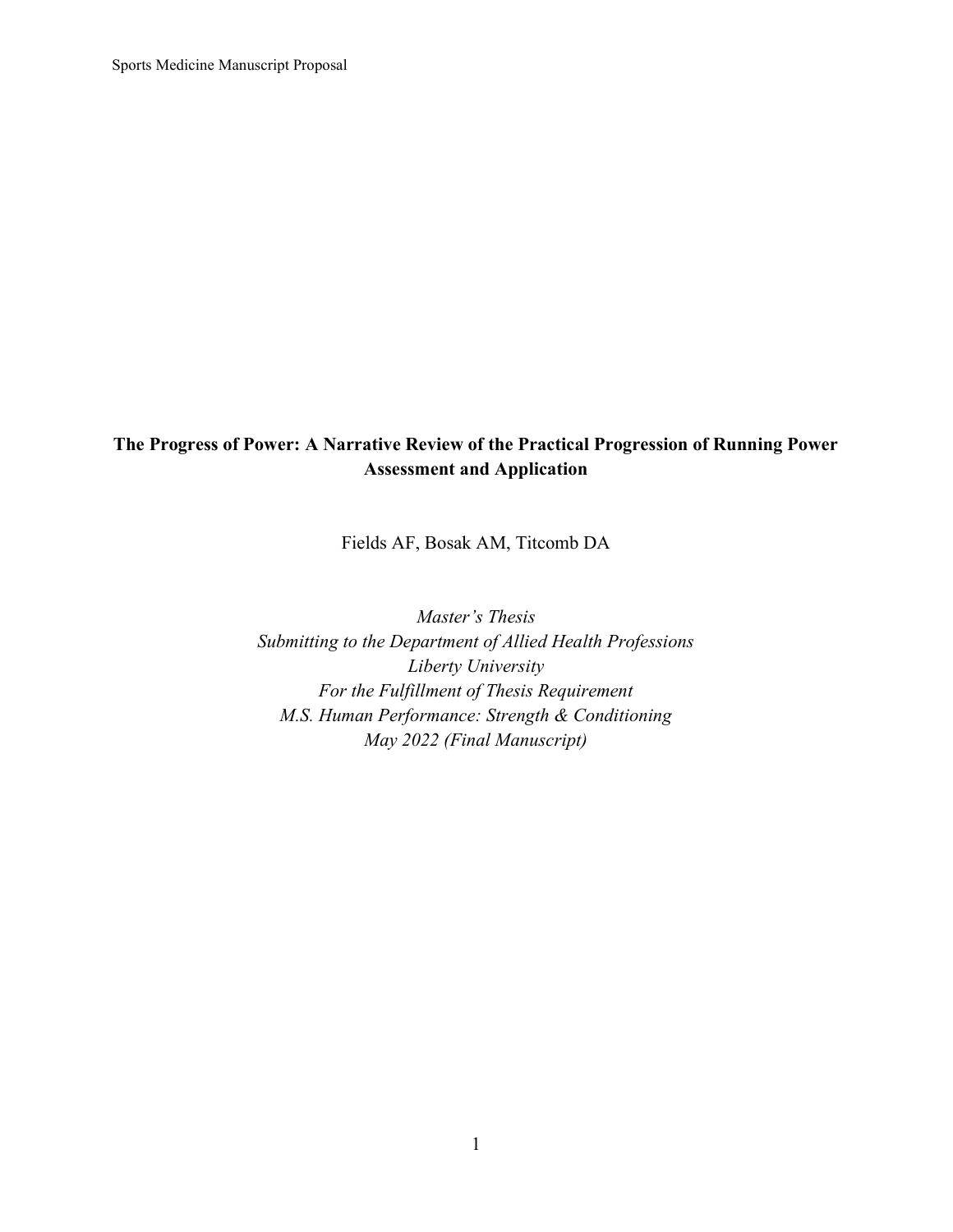#### Acknowledgements

First and foremost, I would like to thank my thesis committee, Dr. Bosak and Dr. Titcomb, for their patience and guidance through this immensely frustrating but fully rewarding process. You have both provided support and advice in completely different ways, it I am thankful for both of you. Secondly, my mother cannot receive the amount of thanks that I express. You have been there at the best times and the worst times of my life, and this thesis was no exception. I cannot understand how you still put up with my venting and failures, and for that I am forever astounded by your Christ-like everlasting love. To the co-investigators of my two previous attempts at a thesis project: Cat, Tristan, Casey, and Allison; you are literally the best. Each one of you are going to go on and do amazing things in life and I am thankful on behalf of every single person you influence in your future for your joy and support. Finally, thanks be to God the Father through our Lord Jesus Christ for peace and perseverance, for the abilities that I have been given, and for salvation from fear and sin, without whom I would have finished this process a broken man. Thank you.

### Abstract

Power has revolutionized endurance athletics. Power is a function of the amount of force produced in a certain amount of time. Utilized correctly, it can be an effective metric of effort during endurance activities. Cycling saw the first fruits of this metric in the 1980s and 1990s with Tour de France athletes and has continued to provide immense benefits to cyclists. Power when applied to running, however, has seen a much slower progression toward effective use. Various attempts in the 1970s and 80s to use calculations to express running power as a function of multiple different kinematic variables proved futile. In recent years, significant technological developments have led to a revitalization of running power research, particularly in the Stryd pod, which is the most commercially successful "running power meter" available. This technology has been shown to be quite reliable, however results related to metabolic and cardiovascular metrics of effort such as running economy, RPE, and HR have shown a lot of variability and inconsistency. Though sensors such as the Stryd pod have propelled running power research into the  $21<sup>st</sup>$  century, there is still so much that needs to be done. Perhaps a holistic model utilizing technology from multiple different disciplines in the field of exercise science would provide a more valid and accurate base from which to implement running power in training and racing for a wider range of people and settings.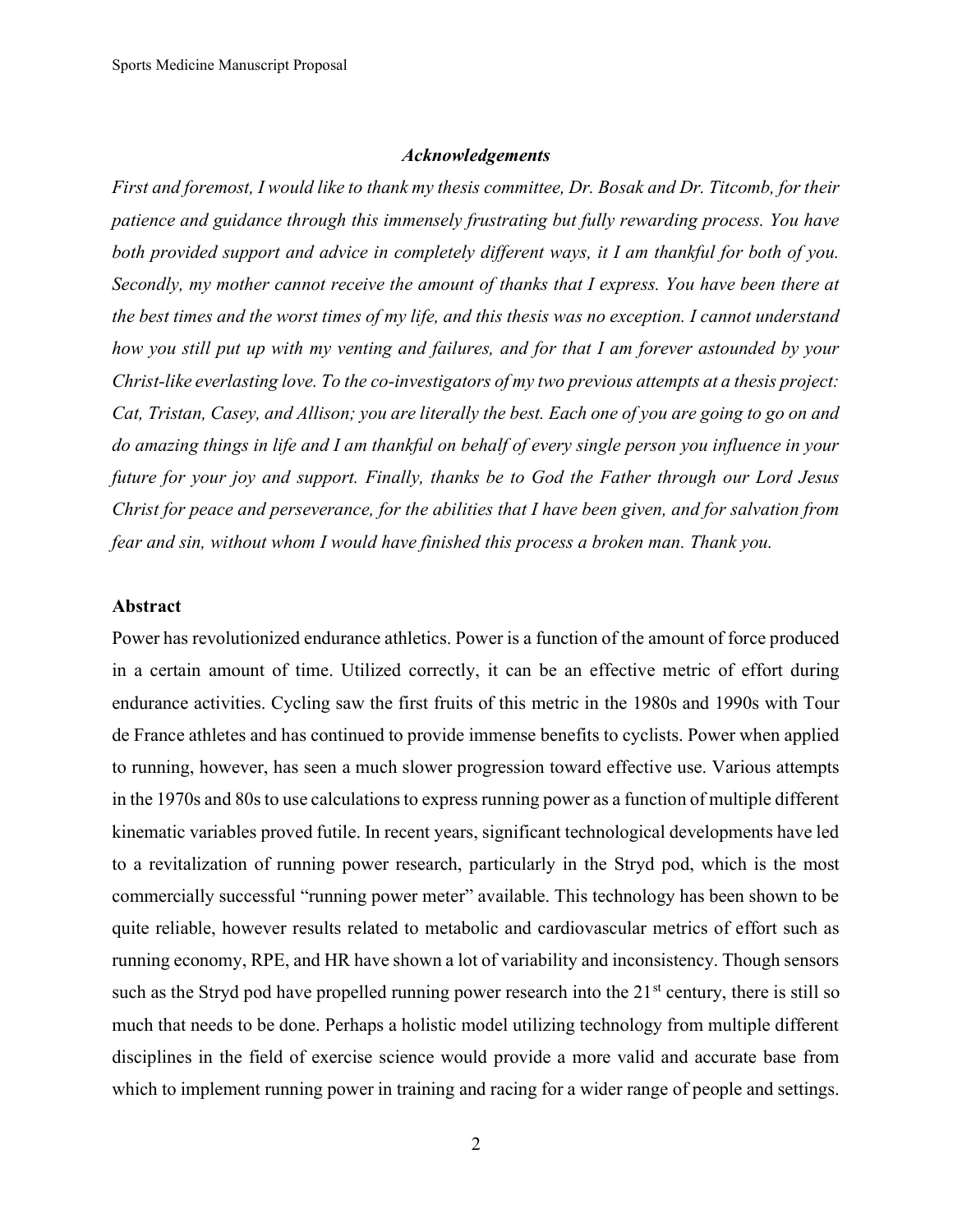## 2.1 Introduction

Power may be one of the most revolutionary metrics applied to endurance sports in recent history, [1]. When the concept was first applied to cycling in the late 20th century, the applications foundationally changed not only the training, but also the competition and assessment of cycling forever [2, 3]. By training based on power, cyclists can make consistent efforts regardless of multiple different conditions that were not possible outside of an indoor ergometer previously. [3, 4, 5, 6]. Power is reported in Watts (W) and is defined as the amount of work done over a period of time, or Joules (J) divided by seconds [2]. Because of the way power is calculated and measured, in cycling it is a more objective measure of effort than a metric such as speed. In addition, it is more rapidly assessed than heart rate due to current technology, and therefore is more applicable in monitoring shorter efforts such as intervals, [2, 4, 5, 7]. Power has also been shown to be highly correlated with metabolic effort measured by VO2, which validates its use in structuring training for aerobic athletes based on the attempts to improve various aspects of aerobic fitness including lactate threshold, VO2max, and economy, [1, 4, 5, 6].

While considerable progress has been made over the last few decades into the validation and application of power for cycling performance, much less advancement has been seen in applying the same concepts to running. This disparity between the two sports is largely due to the nature of measuring power in a rigid body compared to soft tissue. On a bicycle, power can be directly and accurately measured via a strain-gauge placed in the bottom bracket, the crankset, or the pedal, [2, 3, 7]. The rigid nature of a modern bicycle allows forces to be easily conserved and transferred between the pedal and a power-meter. During running, however, determining power produced via a strain-gauge would be not only difficult, but also mildly entertaining. A human body is obviously not fully rigid, containing significant amounts of fluids and soft tissues, making a direct measurement of forces produced immensely complex. Therefore, efforts to develop various indirect measurements of running power have been undertaken to differing degrees of success.

During the early development of running power as a research field, the most widely utilized methods of determining running power were mathematical calculations based largely on variables such as an individual's weight, height, speed, stride frequency, etc. [8, 9, 10]. A downside of these early calculations was the fact that variables could not be assessed and recalculated in real time.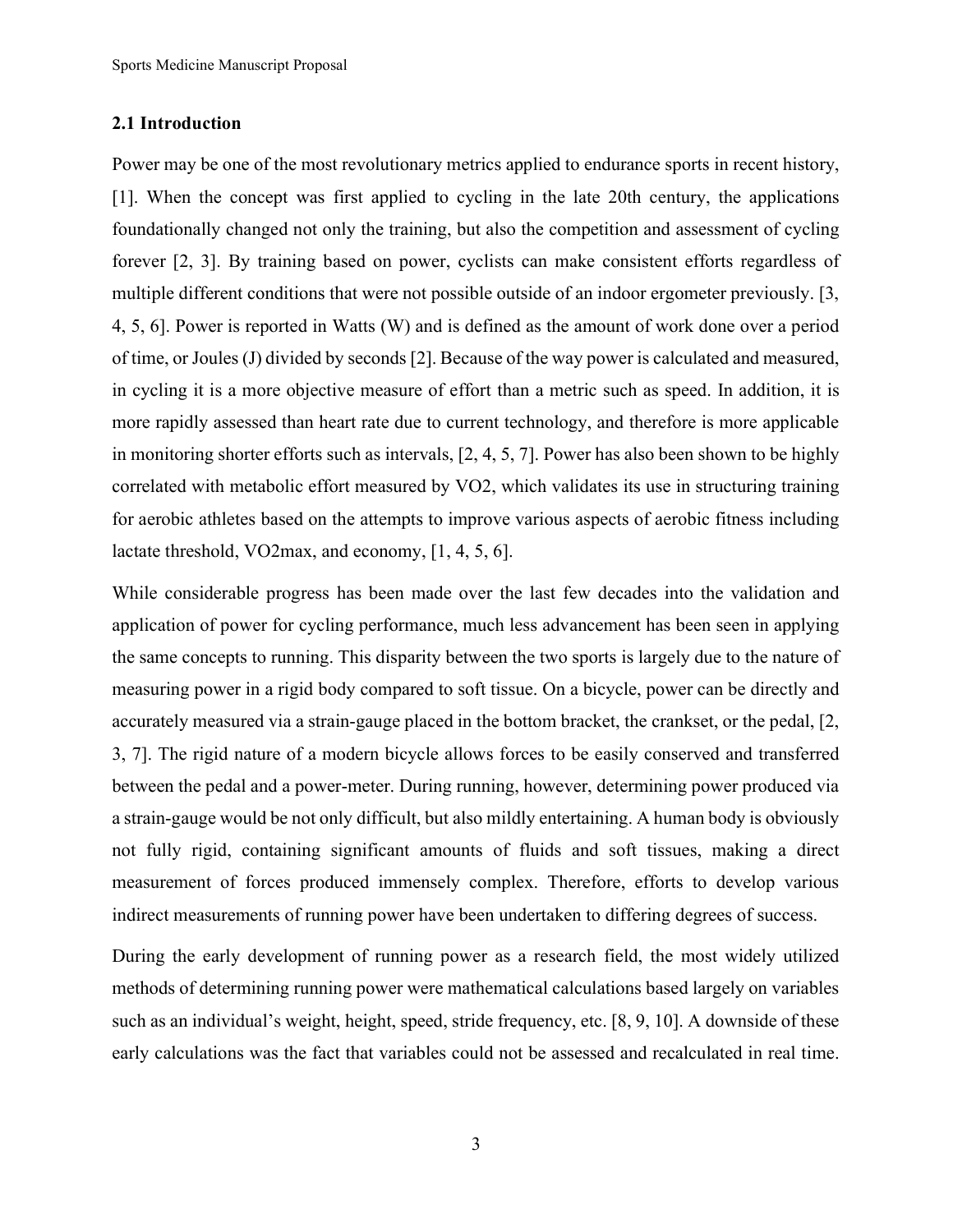Therefore, this method was much less effective for prescribing training or determining differences of power needed for an individual to run different speeds or efforts.

The new development of accelerometer technology has allowed for real-time measurement of set data points important for calculating power such as leg-length, stride frequency, stride length, vertical oscillation, ground contact time, and others, [11, 12, 13]. An obvious limitation of the accuracy or validation of these types of calculations is the indirect nature of the results. One is not truly measuring the power output during running, but rather measuring other variables to estimate running power.

The purpose of this review, therefore, is to thoroughly assess the literature surrounding power and more specifically running power throughout the decades, discuss the gaps that exist within previous research and current methods, and hopefully provide viable solutions or suggestions to further the research behind running power to further the effectiveness and practicality of utilizing running power as both an assessment and programming tool for training and performance. By furthering our knowledge of how best to collect and calculate running power, we can potentially create a more intuitive way of prescribing training and performance programs based on effort as opposed to something simple such as pace or speed.

### 2.2 Power Validation: Cycling, VO2, and HR

Since the late 80s to early 90s, cycling has used power to assess, prescribe, and implement training and racing programs. Anecdotal evidence from Tour de France riders showed promise in the field, but one of the first true research studies assessing the effectiveness of power metrics compared to VO2 measurements was by Coyle et al., in 1991. A group of elite cyclists and sub-elite cyclists both rode a 40 km time-trial. Power and VO2 were monitored during the trial. While VO2max was not significantly different between the groups, the elite cyclists rode faster than the sub-elite. In addition, power and time to finish as well as 1-hr power and blood lactate threshold were significantly strongly correlated. This seemed to indicate that power was more indicative of performance than VO2max [6].

Since then, research delved deeper into the relationships between physiological measures of effort and cycling power. Arts and Kuipers in 1994 showed a significant and strong correlation between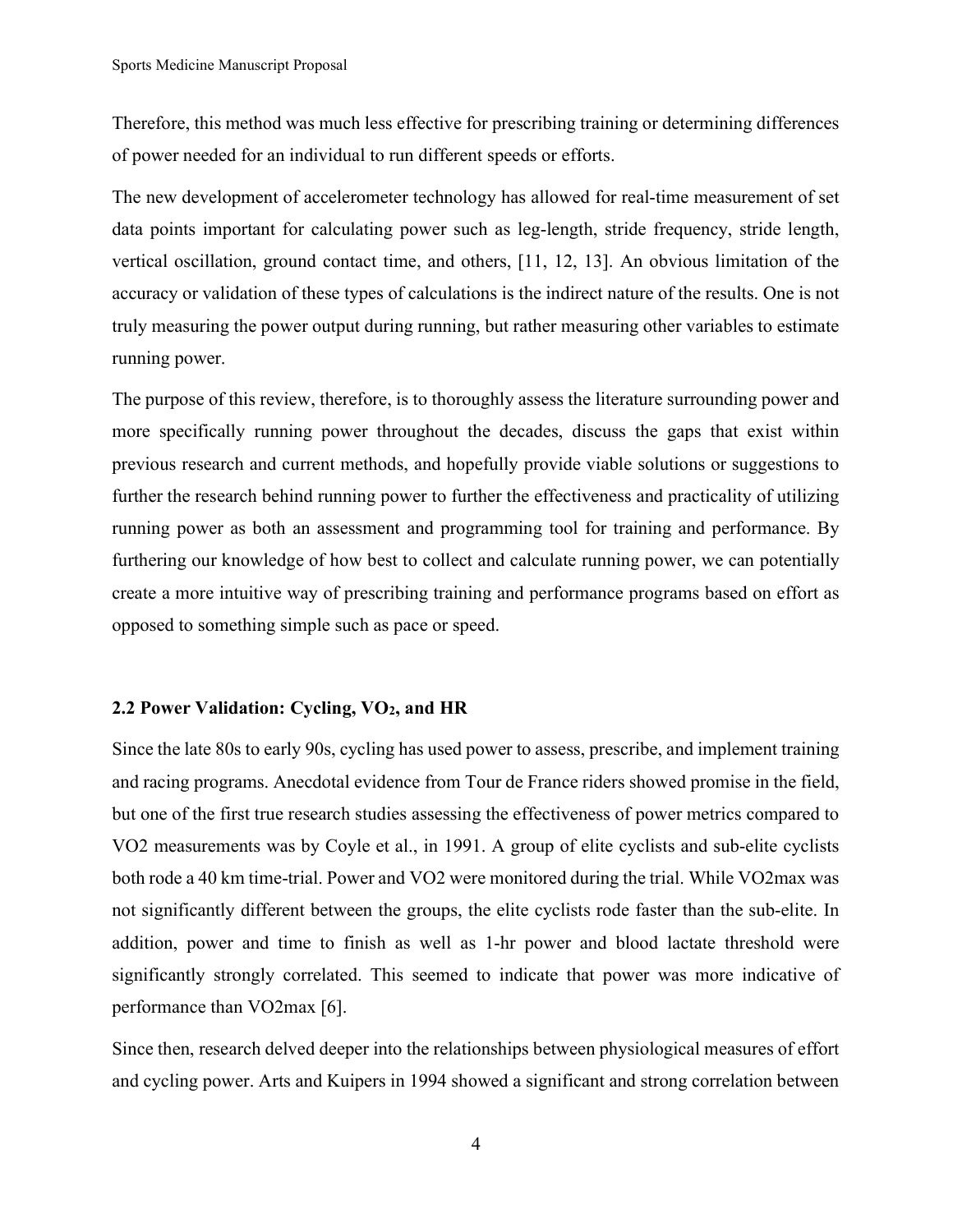power, heart rate, and VO2max, as well as percentages of each, [4]. Less than five years later, Garcin et al., discovered that at consistent submaximal power output, heart rate would remain consistent for a significant period, while rate of perceived exertion (RPE) had a significant linear upward drift, indicating that while power output is an accurate measure of physiological effort, it may not be quite as accurate in determining psychological or perceived effort, [14].

While the concept of "critical power" (CP) or use of power to help prescribe training zones based on metabolic efforts had been discussed previously, [2, 7]. Chidnok et al., took the idea to a direct and practical application. If power can truly be used to assess and prescribe training based on zones such as below "threshold" or above "threshold," then assigning intervals to varying power zones based on the metabolic zones they reflect would reveal if they indeed are correlated. Cyclists each completed a maximal 3-min test to determine CP, and then completed five separate cycling tests to exhaustion: one with a constant effort, and then four with varying recovery intensities of "severe", "heavy", "moderate", and "light". It was shown that significant differences in the total duration of exercise was increased as the intensity of recovery decreased, and the total work done above CP was also increased by 46%, 98%, and 220% for the heavy, moderate, and light recoveries, respectively. This showed that the use of power to ascertain critical power was accurate, as the farther from a "calculated" CP the athletes got, the more total work they were able to do, [5].

### 2.3 Power Progression: Running Power Calculations

The next step is to apply the concept of "power" to running. The interesting fact is that this was attempted long before "power" was applied to cycling. The late 1970s and early 1980s were a ripe time for research into running power. These first attempts were very rudimentary, using solely algorithms and complex equations to try to estimate power. Williams and Cavanagh in 1983 summated a group of running power studies and proposed their own set of equations to calculate power, [10]. The issue is that these calculations were not only rudimentary, but thoroughly indirect. None of them could calculate immediate power, and almost every model assumed different values for various constants such as tendon elasticity, segmental energy transfer, and center-of-mass. As an example, using all the same values for variables and at speeds of 3.6-3.9 m\*s-1, the 6 different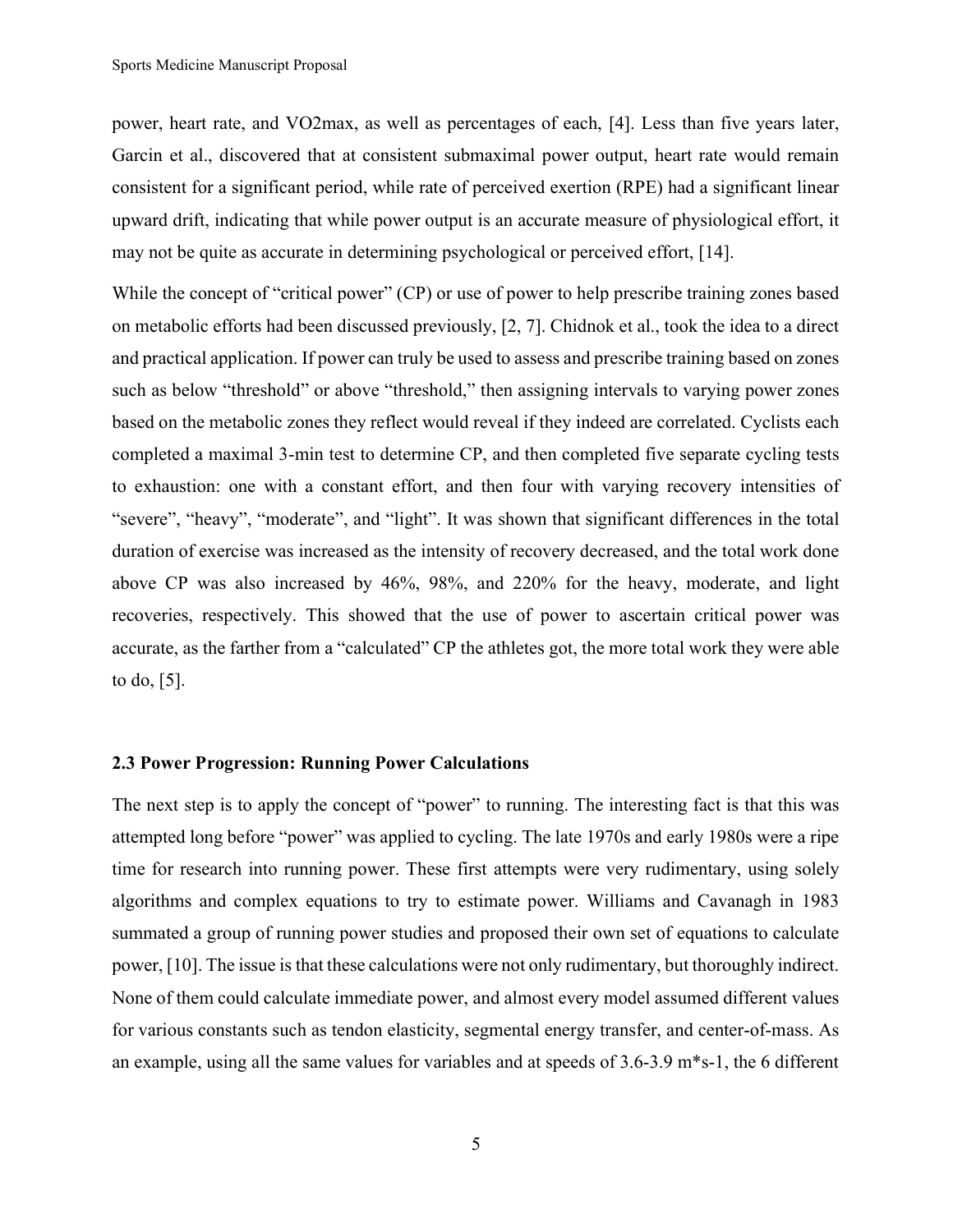studies included in Williams and Cavanagh estimated the power output anywhere from 163W to 931W and 1650W.

This study identified three key factors that any running power calculation must be based on: muscular activity, elastic activity, and transfer of energy. These factors need to not only be accounted for, but also accurately assessed (or assumed) for the ending calculation to be valid, accurate, and precise. Muscular activity is a more obvious factor. The force of concentric and eccentric contractions needs to be accounted for to assess the propulsion force during running. A complication of this is that energy is utilized to engage in eccentric contractions. Actions such as the subconscious lateral stabilization of a stride, eccentric quad contraction to contrast landing forces, and even plantar flexion against the ground all require metabolic power without increasing the mechanical power. This was referred to the researchers as negative energy.

Elastic energy consists of the stored energy in tendons and muscles that is released after a relaxation of that tension. The complication of this factor is more obvious; how does one determine exactly how "springy" tendons and muscles are while they are still in the body? The short answer (as shown by the wide range of results from the various calculations in Williams' and Cavanagh's study), is that quantifying the elasticity of *in vivo* tissues was difficult if not impossible.

If these factors can be accounted for, the final step is to assess transfer of energy. If the energy of one segment, (for example the lower leg), increases while another segment such as the upper leg loses energy, this is likely not exclusively due to muscular contracts. It could simply be from a transfer of the energy between segments. The easiest way to think of this concept is to return to a bicycle. As one pushes into the pedal, that energy is transferred from the pedal to the crank arm, to the hub, to the chain, and finally out to the wheel to propel the bike forward. Similar principles can be applied to transfer of energy in the human body during running, however the obvious difference is that more energy is conserved in a bicycle because it is a rigid body. Significant energy can be lost due to dissipation through vibration or heat in the human body, [10].

Even the proposed model by the authors revealed values from 273-1775W for the same variables at a speed of 3.57 m\*s-1 depending on the assumed constant values. After this paper, while a few studies were still conducted of this nature, research into representing running power as a mathematical model fizzled out.

6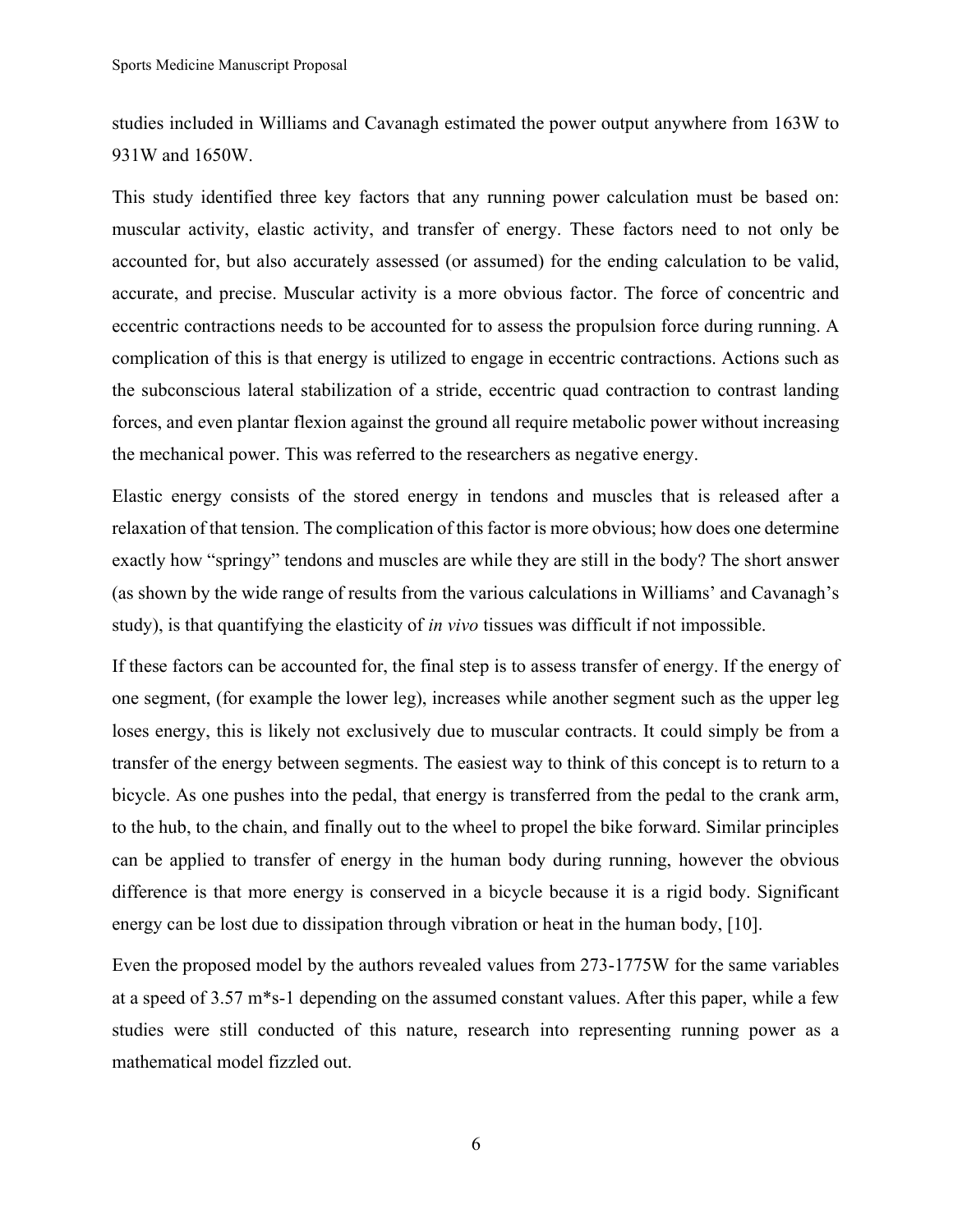Attempts have been made more recently, however, to create an effective algebraic model for running power. Jenny and Jenny released a paper in 2020 in the Journal of Biomechanics noting papers from the late 80s through current literature in which some headway had been made, [9]. Three factors were identified in creating this model: 1) dissipation of energy due to natural causes such as vertical oscillation, heat, etc., 2) overcoming breaking forces, and 3) overcoming aerodynamic drag. It is important to note that all these factors fall under an interpretation of "negative work" by Williams and Cavanagh, namely intrinsic (dissipation of energy) and extrinsic or environmental negative work. Breaking forces and aerodynamic drag can be considered negative work done by the environment around a runner because it does not require metabolic energy to produce, but it does require metabolic energy to overcome.

This model from Jenny & Jenny was created based on significantly fewer assumptions than previous studies, however similar shortfalls can be said about this study as with all calculationbased running power; namely it is not possible to make a model than accounts for individual and immediate changes without sensor measurement and it is not practical to implement for any training or performance purposes. Thus, the gap still existed between theoretical and practical running power.

## 2.4 Power Application: Accelerometry

In 2015, a seemingly breakthrough technology was introduced to the community which would change the face of running power and begin a revival of research into the field. This breakthrough is known as the Stryd Pod. The Stryd Pod is an inertial measurement unit or IMU which is able through accelerometry and gyroscopic technology to assess factors including stride length, stride frequency, vertical oscillation, speed, grade, wind speed, and many other factors, [12, 13, 15, 16 17, 18]. Stryd then takes this information and, using a proprietary algorithm, provides users with an estimated numerical value of running power in real-time.

Anthropometric, spatiotemporal, kinetic, and kinematic factors have all been shown to have links between each other. In 2017, Clark et al. produced a study showing that this relationship between vertical ground reaction forces and time-waveform patterns using wearable IMU sensors with body mass included can account for at least 94% of variance between the two, [11]. This provided evidence that wearable technology was theoretically strongly correlated with running forces in the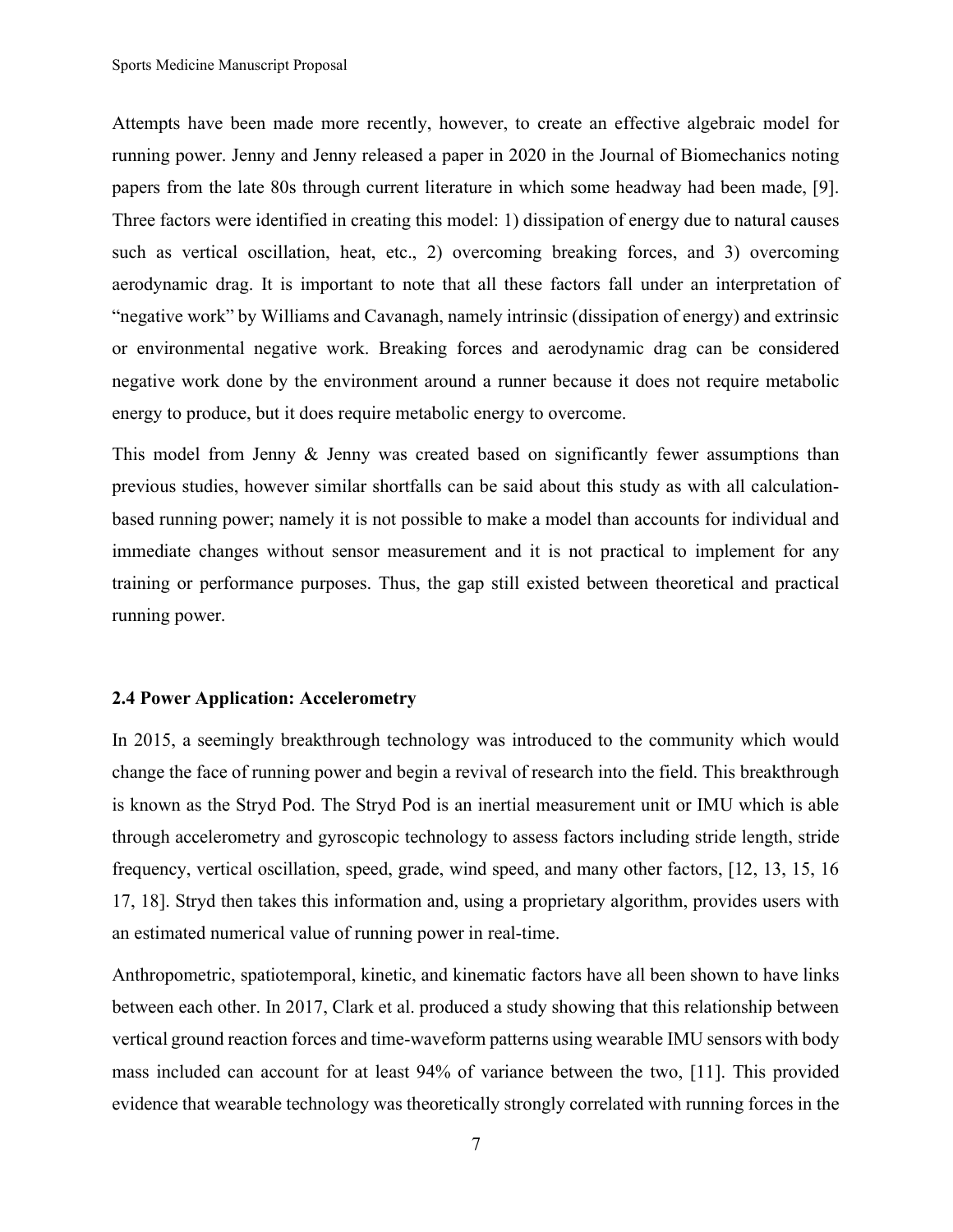body, and therefore would be a possible avenue for real-time calculations of running power. However, research needed to be done to verify the Stryd sensor specifically.

Research on the updated Stryd Pod began pushing in 2018, with multiple different studies attempting to determine the validity, accuracy, and reliability of the technology. Garcia-Pinillos and company took on the determination of overall reliability and spatiotemporal accuracy of the Stryd Pod, [15, 16, 17, 18]. Kinematic data measured by the Stryd pod showed reliable and valid results for most metrics, but overestimated flight time and underestimated ground contact time, [16]. A follow-up study revealed that the Stryd pod again was relatively valid and reliable, however once again the system overestimated flight time by 15% and underestimated ground contact time by 5% when compared to high-speed video analysis, [15]. Garcia-Pinillos also found high correlations between power and velocity as measured by the Stryd pod,  $(r > 0.92)$ , and found no significant differences in power when measured at different time intervals from a 10-second average to a 180-second average, [17, 18].

Cerezuela-Espejo et al. found that Stryd was the most repeatable unit when compared to four other commercially available technologies on both a treadmill and outdoor track, [19]. In addition, they found that Stryd was also the most valid technology when compared to metabolic effort as measured by  $VO_2$ , ( $r \ge 0.911$ ), [19]. In another study, Cerezuela-Espejo's team found that the Stryd power meter showed a high agreement with two proposed running power calculations by Van Dijk & Van Megen's work The Secret of Running in 2017 and a white paper released by Skiba in 2016, [8, 20, 21]. The Stryd pod has also been shown to be reliable during different intensities during trail running, [22]. It should be noted that Stryd was not reliable during walking in the same study.

The results show a reliable and valid running kinematics sensor, but what of its accuracy and validity in determining power? The difficulty of determining the validity and accuracy of a technology such as the Stryd Pod is that there is no true "gold standard" in research to compare against. For example, if one were to compare a new body composition technique, it would immediately be compared to hydrostatic weighing. Accelerometry techniques are typically compared spatiotemporally against 3D motion-capture systems. New metabolic technology is compared against widely used metabolic carts. But there is no such "gold standard" in running power. The closest technology to a "gold standard" is an instrumented treadmill such as what was used to assess elite sprinting power by Rabita and company in 2015, [23]. However, instrumented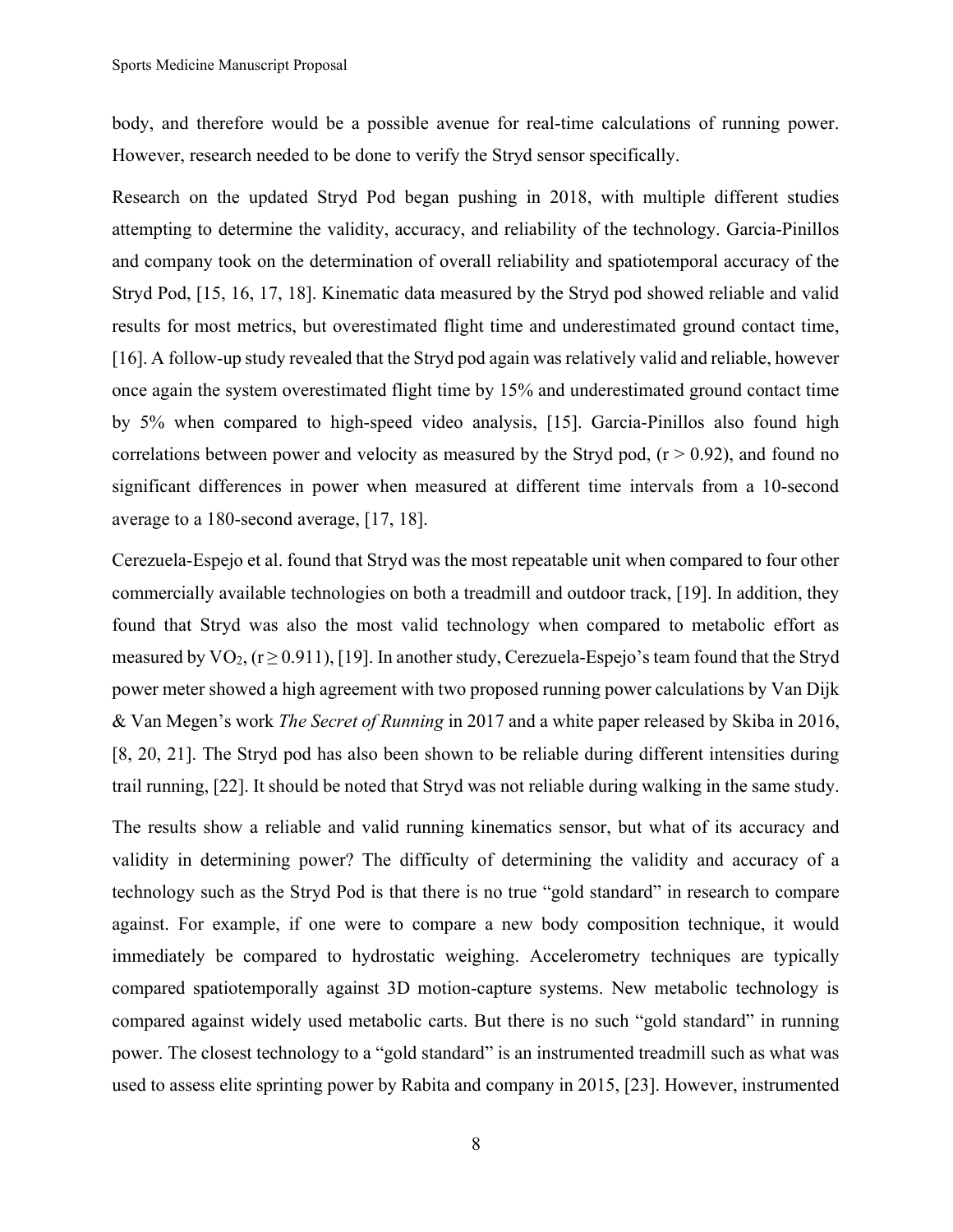treadmills assess only mechanical power via the ground-reaction forces, and cannot account for inter-segmental forces, nor can it effectively account for any energy lost through heat. Therefore, running power techniques must be compared against the most valid measure of effort that we have,  $VO<sub>2</sub>$ .

Van Dijk and Van Megen in their book The Secret of Running took to compare the Stryd power and VO2 data in a private study and found a coefficient of determination of 0.96 between the two, [21]. The next year saw two studies produce quite different results. Aubry found that amidst three different efforts both indoor and outdoor, an R-value of only 0.29 was found both a group of recreational and elite runners, and that no significant correlations were found between running power and  $VO<sub>2</sub>$  when the groups were separated, [24]. It should be noted that a follow-up manuscript from the researchers at Stryd proposed major methodological flaws in the above paper, [25] however, the article was never rescinded. In another study, a positive correlation of 0.6 was found in seventeen well-trained athletes between Stryd power and running economy, [26]. As mentioned above, Cerezuela-Espejo et al. found a correlation of at least 0.911 when testing the Stryd pod compared to  $VO<sub>2</sub>$  data, [19].

A study in 2021 compared the Stryd pod to "gold standard" determinations of VT1, VT2, and MAP via ventilatory criteria at specific speeds and found high correlation with speed at each threshold, but no significant correlation between these speeds and  $VO<sub>2</sub>$ , suggesting that the Stryd Pod's "power" calculations are more related to speed than actual metabolic effort, [27]. In addition, a study based on New Zealand competitive U20 runners assessed running power via the Stryd pod on three separate surfaces including road, dry cross-country course (XC-dry), and wet crosscountry course (XC-wet) [28]. Earlier research has already suggested that it requires more energy and therefore more power to run on more difficult terrain than on firmer terrain, accounting for a 150-180% increase in the energy required to run the same speed, [29, 30]. In the same way, one could assume that running at the same energy, speed would reduce by roughly the same amount. Therefore, one would suppose that the power required to run on XC-wet would be the highest, followed by XC-dry, and lastly road.

However, according to the results, the highest power values were found in the exact reverse order. In addition, the speeds for each surface from firmest to softest were found at 5.0 m⋅s<sup>-1</sup>, 4.8 m⋅s<sup>-1</sup>, and 4.4 m∙s-1, [28]. If we follow the principles of previous research and assume that the athletes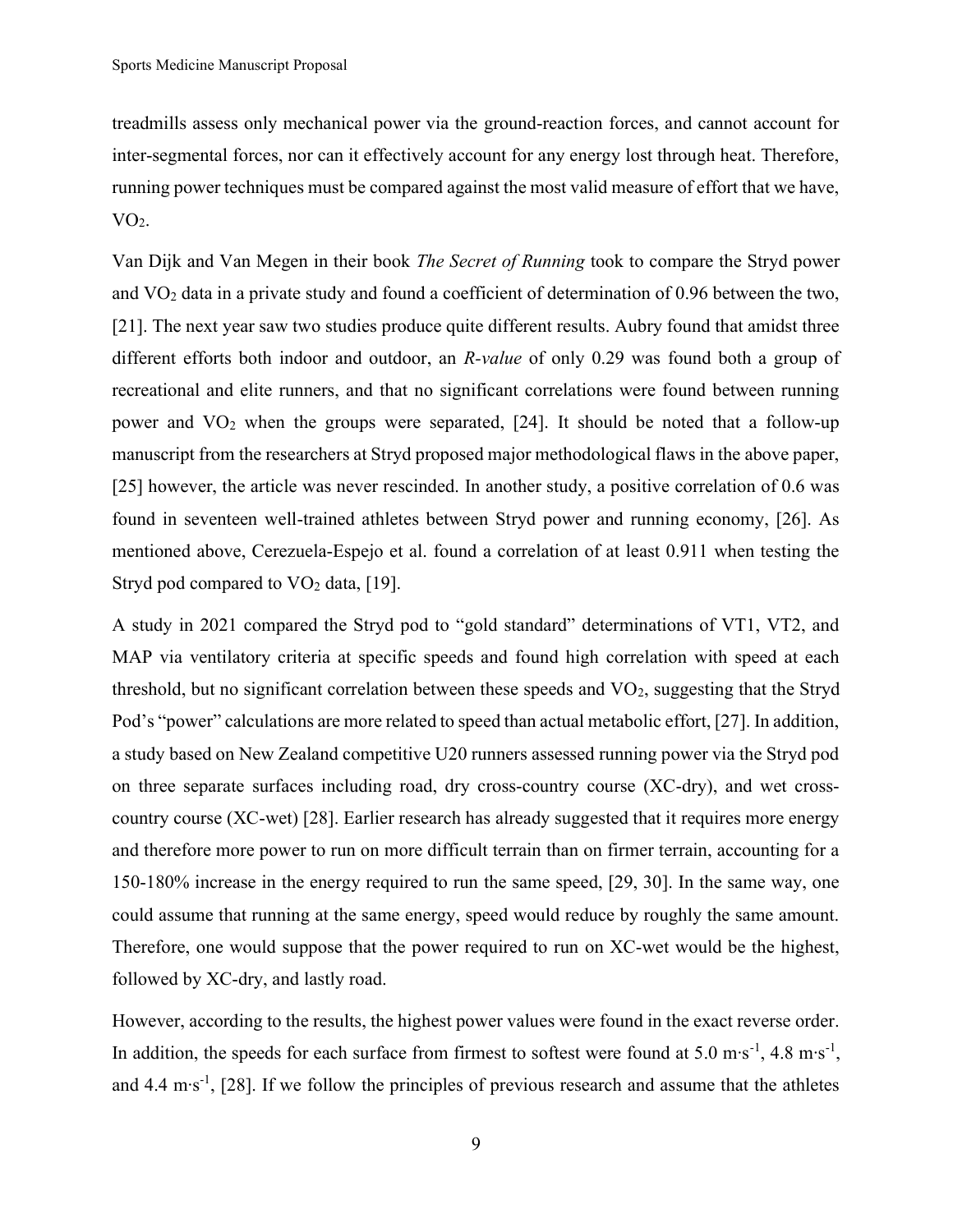were giving similar efforts, the slowest surface should have had a race speed of 3.33 m⋅s<sup>-1</sup> or 1.5x slower than the road surface. Obviously, the runners completed the race on average much faster than this. These results, in addition to the wide range of correlations found in previous studies, call into question the validity of utilizing Stryd power or any similarly related IMU to assess effort, and therefore to prescribe training or assess performance.

#### 2.5 Power Gaps: Where Research Needs to Go

As we have seen, problems remain in running power, and many of these issues stem from the same roots as running power calculations. Muscular energy is still being accounted for via kinematic data. While kinematic data has been shown to have high correlations with kinetic data such as power, [8, 10, 11, 21, 31], it is still obvious that the most direct way to determine power would be via kinetic data. This kinetic data would allow for a much more accurate and valid assessment of the force produced by muscles, (as has been shown in cycling), [2, 4, 6, 7], which in turn fulfills one of the three parameters of running power calculations by accounting for muscular energy.

Elastic energy and transfer of energy are still calculated the same way. Assumptions are made to satisfy the requirement of the variable in an algorithm, but no progress has been made in determining the true values of either for the purposes of calculating running power.

What is needed is a novel approach. During the time of running power calculations, authors attempted what they could with the technology they had, however it was consistently obvious that the thoughts were not implementable due to lack of technology. Today we have the means to truly make a valid, accurate, and reliable determination of running power. A full, comprehensive, and interdisciplinary model has never been proposed, and up until now there has been good reason. It has not been feasible previously to combine multiple technologies and fields of exercise science towards the goal of a single metric. However, with the revitalization of running power research due to the advent of the Stryd Pod and other technologies, as well as the commercial interest in running power products, I believe that now is the time to dive into broadening the horizons of what power can do in distance running.

By creating a model that is not only reliable, but also can accurately and immediately account for the objective effort of individual athletes as well as the progress of a team, we can begin to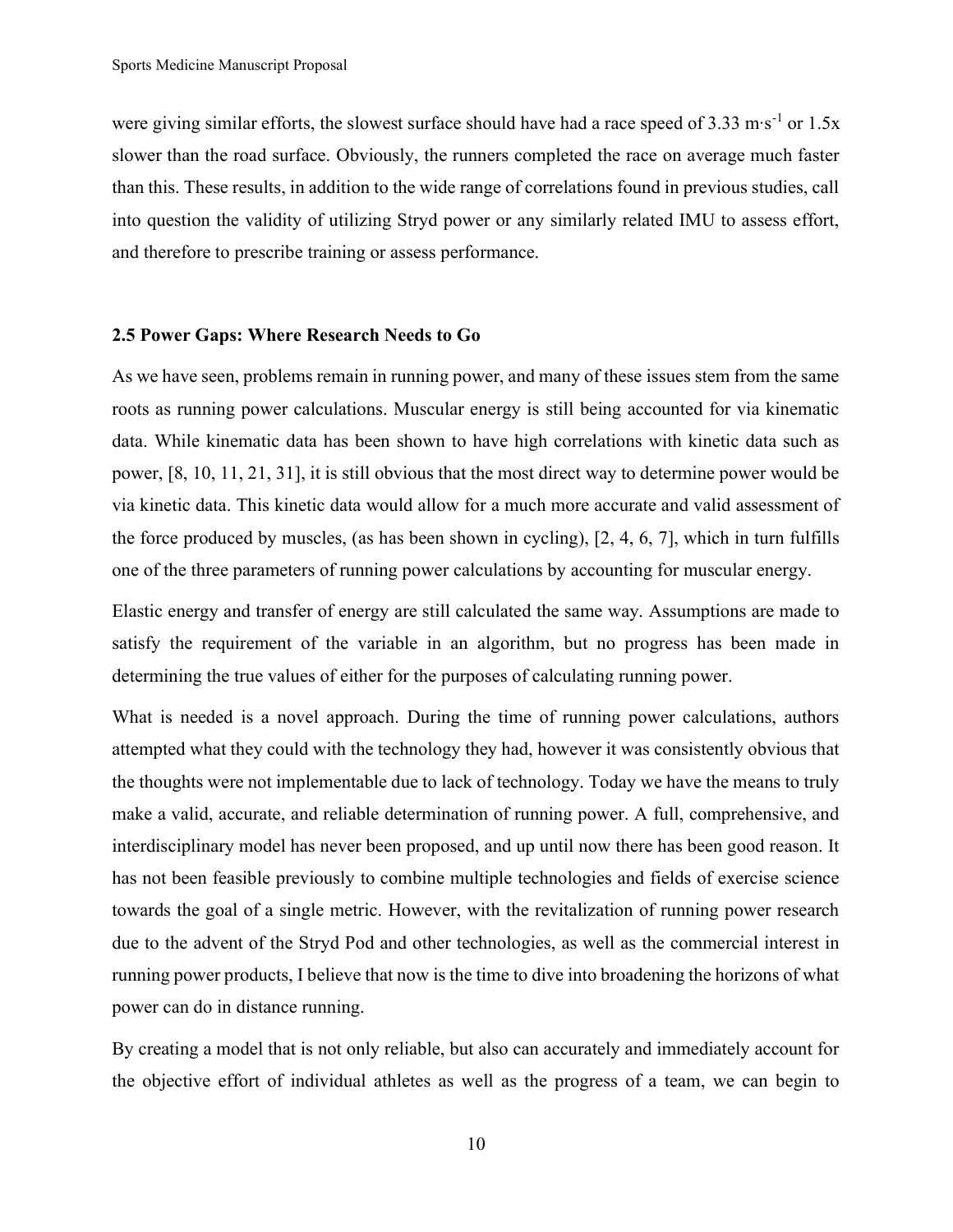construct a framework for a new running boom. The sport of distance running could see a revolution in training not observed since cycling discovered power for the first time. Not only the elite of the elite, but your everyday jogger trying to qualify for Boston, your high school crosscountry athlete, or the master's competitor still trying to stay healthy will benefit from such a drive forward.

Progress is not arrival. The improvement of a certain field does not mean that we can settle for "good" when we could chase what is "great." We have the tools, technology, and the support to create a true measure of running power. It is time to chase it.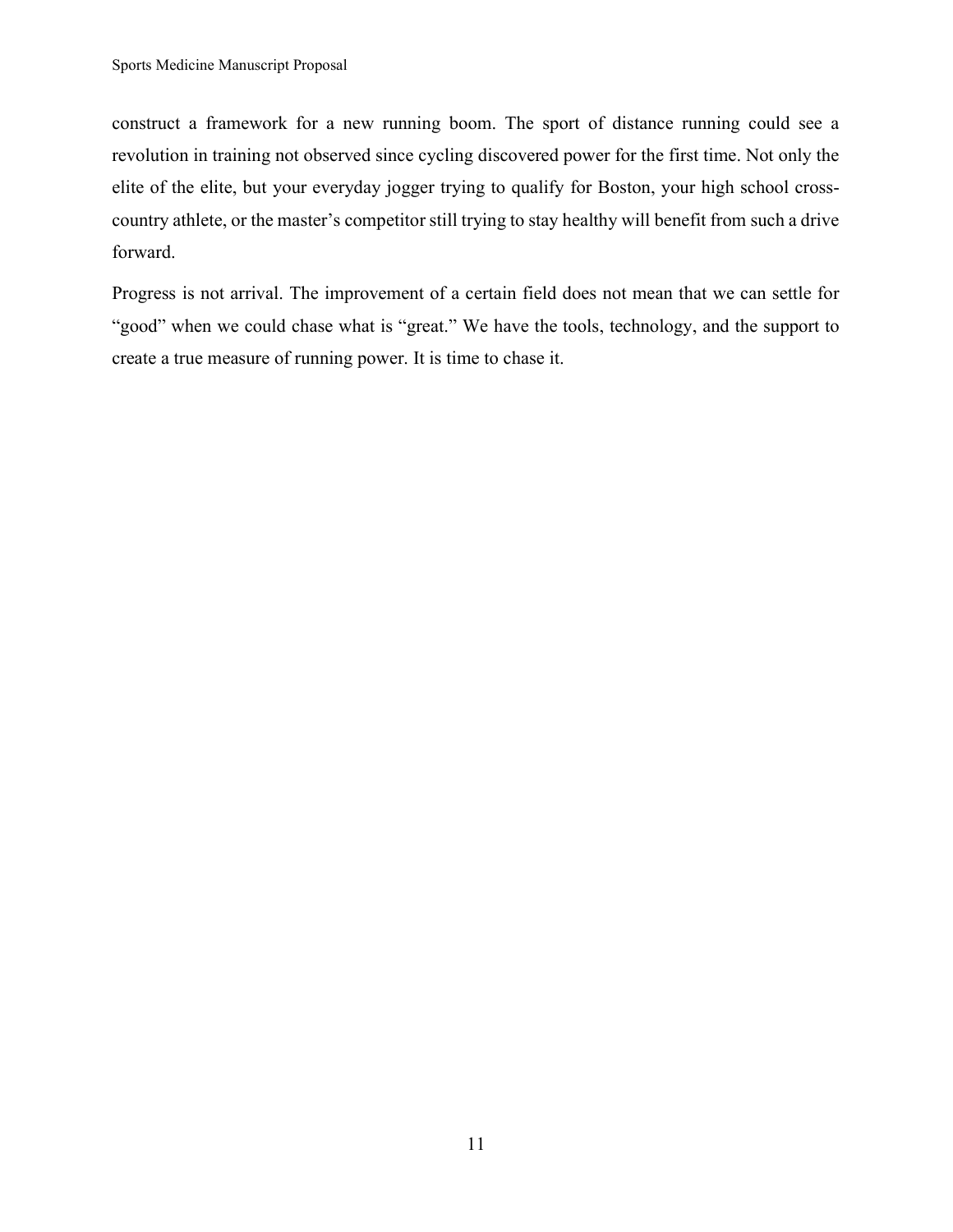# 3.1 References

- 1. Bourdon PC, Cardinale M, Murray A, et al. Monitoring athlete training loads: Consensus statement. Int J Sports Physiol Perform. 2017;12:S2-161 -S2-170. DOI: 10.1123/IJSPP.2017-0208
- 2. Broker JP. Chapter 6: Cycling Power: Road and Mountain. In: Burke ER, eds. High-Tech Cycling. 2nd Ed. Human Kinetics; 2003.
- 3. Passfield L, Hopker JG, Jobson S, Friel D, Zabala M. Knowledge is power: Issues of measuring training and performance in cycling. J Sports Sci. 2017;35(14):1426-1434. DOI: 10.1080/02640414.2016.1215504
- 4. Arts FJP, Kuipers H. The relation between power output, oxygen uptake and heart rate in male athletes. Int J Sports Med. 1994;15(5):228-231. DOI: 10.1055/s-2007-1021051
- 5. Chidnok W, Dimenna FJ, Bailey SJ, Vanhatalo A, Morton RH, Wilkerson DP, Jones AM. Exercise tolerance in intermittent cycling: application of the critical power concept. Med Sci Sports Exerc. 2012;44(5):966-976. DOI: 10.1249/MSS.0b013e31823ea28a
- 6. Coyle EF, Feltner ME, Kautz SA, Hamilton MT, Montain SJ, Baylor AM, Abraham LD, Petrek GW. Physiological and biomechanical factors associated with elite endurance cycling performance. Med Sci Sports Exerc. 1991;23(1):93-107. PMID: 1997818
- 7. Allen H., Coogan AR, McGregor S. Training and Racing with a Power Meter. 3rd Ed. VeloPress; 2019.
- 8. Cerezuela-Espejo V, Hernández-Belmonte A, Courel-Ibáñez J, Conesa-Ros E, Martínez-Cava A, Pallarés JG. Running power meters and theoretical models based on laws of physics: Effects of environments and running conditions. Physiol Behav. 2020;223:112972. DOI: 10.1016/j.physbeh.2020.112972
- 9. Jenny DF, Jenny P. On the mechanical power output required for human running Insight from an analytical model. J Biomech. 2020;110:109948. DOI: 10.1016/j.jboimech.2020.109948
- 10. Williams KR, Cavanagh PR. A model for the calculation of mechanical power during distance running. J Biomech. 1983;16(2):115-128. DOI: 10.1016/0021-9290(83)90035-0
- 11. Clark KP, Ryan LJ, Weyand PG. A general relationship links gait mechanics and running ground reaction forces. J Exp Biol. 2017;220:247-258. DOI: 10.1242/jeb.138057
- 12. Jaén-Carrillo D, Roche-Seruendo LE, Cartón-Llorente A, Ramírez-Campillo R, García-Pinillos F. Mechanical power in endurance running: A scoping review on sensors for power output estimation during running. Sensors. 2020;20(22):6482. DOI: 10.3390/s20226482
- 13. Olaya-Curartero J, Cejuela R. Contextualization of running power: a systematic review. J Physic Educ Sport. 2020;20(3):2044-2051. DOI: 10.7752/jpes.2020.s3276
- 14. Garcin M, Vautier JF, Vandewalle H, Wolff M, Monod H. Ratings of perceived exertion (RPE) during cycling exercises at constant power output. Ergonomics. 1998;41(10):1500- 1509. DOI: 10.1080/001401398186234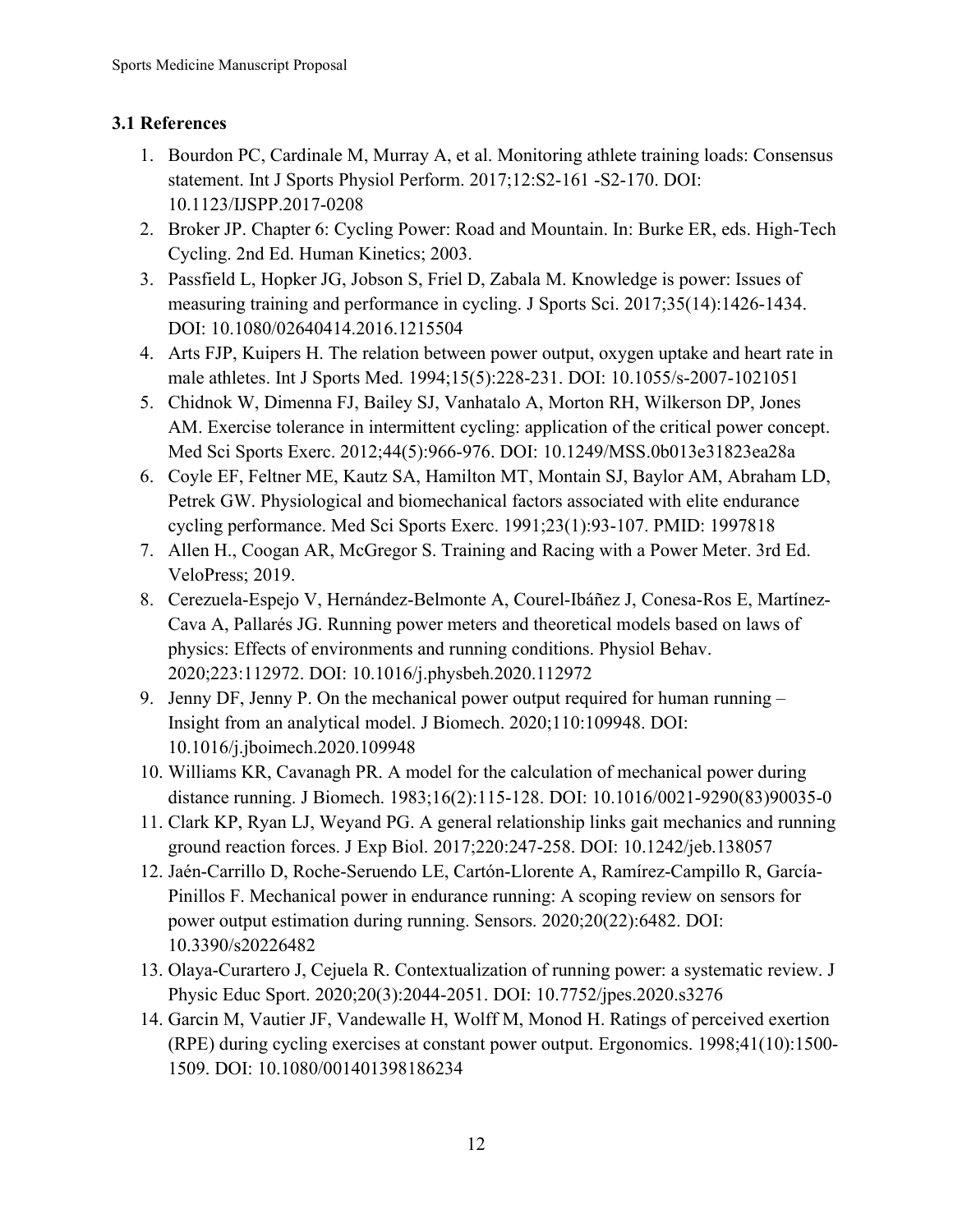- 15. García-Pinillos F, Latorre-Román PÁ, Soto-Hermoso VM, et al. Agreement between the spatiotemporal gait parameters from two different wearable devices and high-speed video analysis. PLoS One. 2019;14(9):e0222872. Published 2019 Sep 24. DOI: 10.1371/journal.pone.0222872
- 16. Garcia-Pinillos F, Roche-Seruendo LE, Marcen-Cinca N, Marco-Contreras LA, Latorre-Roman PA. Absolute Reliability and Concurrent Validity of the Stryd System of the Assessment of Running Stride Kinematics at Different Velocities. J Strength Cond Res. 2021;35(1):78-84. DOI: 10.1519/JSC.0000000000002595
- 17. Garcia-Pinillos F, Soto-Hermoso VM, Latorre-Roman PA, Parrage-Montilla JA, Roche-Seruendo LE. How Does Power During Running Change when Measured at Different Time Intervals? Int J Sports Med. 2019;40(9):609-613. DOI: 10.1055/a-0946-2159
- 18. García-Pinillos F, Latorre-Román PÁ, Roche-Seruendo LE, García-Ramos A. Prediction of power output at different running velocities through the two-point method with the Stryd™ power meter. Gait Posture. 2019;68:238-243. DOI: 10.1016/j.gaitpost.2018.11.037
- 19. Cerezuela-Espejo V, Hernández-Belmonte A, Courel-Ibáñez J, Conesa-Ros E, Martínez-Cava A, Pallarés JG. Are we ready to measure running power? Repeatability and concurrent validity of five commercial technologies. Eur J Sport Sci. 2021;21(3):341- 350. DOI: 10.1080/17461391.2020.1748117
- 20. Skiba PF. Calculation of power output and quantification of training stress in distance runners: the development of the gOVSS algorithm, Revised. 2016. https://runscribe.com/wp-content/uploads/power/GOVSS.pdf
- 21. Van Dijk H, Van Megen R. The Secret of Running: Maximum Performance Gains Through Effective Power Metering and Training Analysis. Aachen, Germany: Meyer & Meyer Sport; 2017. Print.
- 22. Navalta JW, Montes J, Bodell NG, et al. Reliability of Trail Walking and Running Tasks Using the Stryd Power Meter. Int J Sports Med. 2019;40(8):498-502. DOI: 10.1055/a-0875-4068
- 23. Rabita G, Dorel S, Slawinski J, Sàez-do-Villarreal E, Couturier A, Samozino P, Morin JB. Sprint mechanics in world-class athletes: A new insight into the limits of human locomotion. Scand J Med Sci Sports. 2015;25:583-594. DOI: 10.1111/sms.12389
- 24. Aubry RL, Power GA, Burr JF. An assessment of running power as a training metric for elite and recreational runners. J Strength Cond Res. 2018;32(8):2258-2264. DOI: 10.1519/JSC.0000000000002650
- 25. Snyder KL, Mohrman WP, Williamson JA, Li K. Methodological flaws in Aubry, RL, Power, GA, and Burr, JF. An assessment of running power as a training metric for elite and recreational runners. J Strength Cond Res 32: 2258-2264, 2018. J Strength Cond Res. 2018;32(12):e61. DOI: 10.1519/JSC.0000000000002894